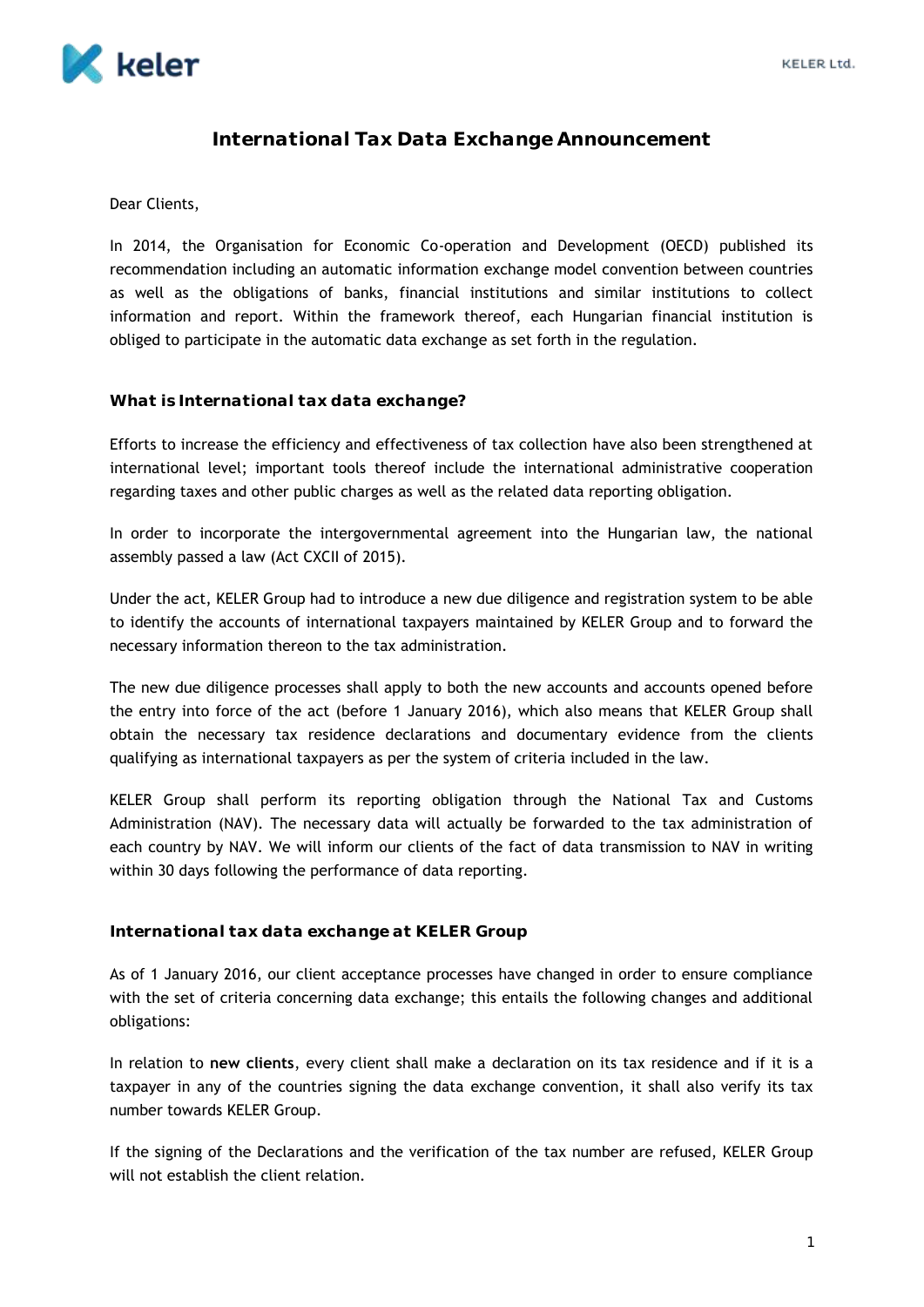

In relation to **our existing clients**, central screening will be performed to identify our potentially concerned clients. Our concerned clients will also be requested to make a declaration and verify their tax number.

We draw the attention of our clients to the fact that if, due to a change in circumstances, any data on an international taxpayer declaration or any other document becomes incorrect, they shall notify KELER Group of the change within 5 days following the change as well as provide a new declaration, a new written report and new documentary evidence. Otherwise, KELER Group will identify the client as a non-cooperating party and perform the necessary data reporting to NAV.

Our colleagues at the Client Service will readily respond to your questions regarding the completion of the Declaration.

Thank you for your cooperation!